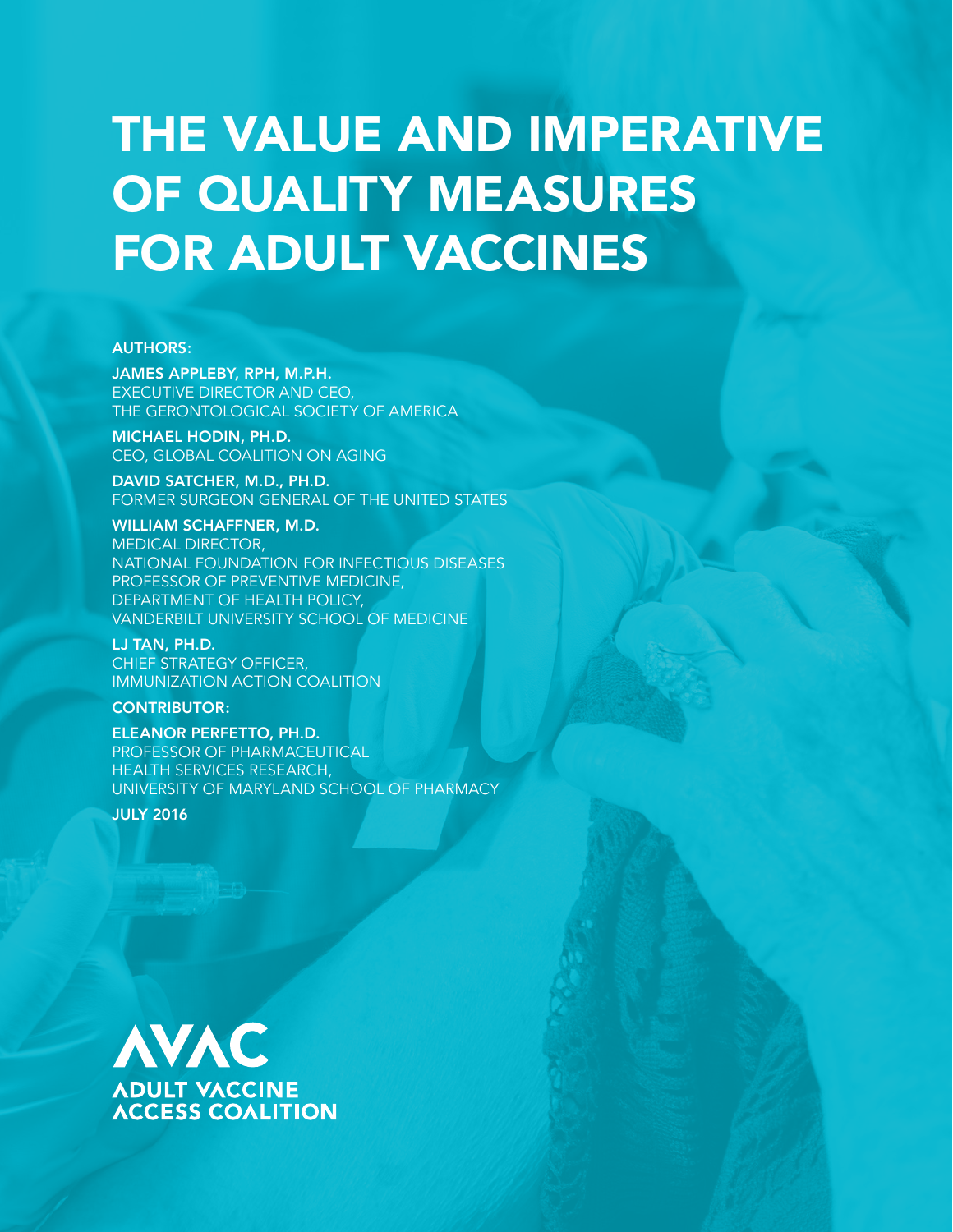## THE VALUE AND IMPERATIVE OF QUALITY MEASURES FOR ADULT VACCINES

JAMES APPLEBY, RPH, M.P.H. MICHAEL HODIN, PH.D. DAVID SATCHER, M.D., PH.D. WILLIAM SCHAFFNER, M.D. LJ TAN, PH.D.

CONTRIBUTOR: ELEANOR PERFETTO, PH.D.

EVERY YEAR IN THE UNITED STATES, tens of thousands of adults die of vaccine-preventable diseases.<sup>1</sup> Influenza, hepatitis, and pneumococcal pneumonia claim lives that could have been saved by routine vaccination. Additionally, unnecessary pain and suffering are caused by the underutilization of other commonly recommended vaccinations, including Tdap (tetanus, diphtheria, pertussis), herpes zoster, and human papillomavirus vaccine (HPV). These vaccine-preventable diseases also create onerous costs for an already strained healthcare system.<sup>2</sup>

Yet this may only be the tip of the iceberg. Vaccine-preventable diseases disproportionately affect older, more vulnerable adults,<sup>3</sup> including those with chronic illness. As the U.S. population ages at an unprecedented rate–with the 50+ and 80+ demographics growing faster than any other–it has become imperative to improve adult vaccination rates.

The evidence that vaccines have both individual and social benefits is indisputable.4 For decades, researchers have been making the case for the safety, efficacy, and cost-effectiveness of vaccination. Health officials, advocacy groups, professional medical associations, and multi-governmental organizations have publicly supported vaccination for both individual and public health outcomes, and the health economic literature on the subject reaches the same resounding conclusion: adult vaccination improves health and reduces costs.<sup>5</sup>

Further, based on new evidence and scientific knowledge, the Advisory Committee on Immunization Practices (ACIP),<sup>6</sup> a diverse group of healthcare experts, routinely develops and updates essential guidance, recommendations, and revisions for vaccinations that adults should receive.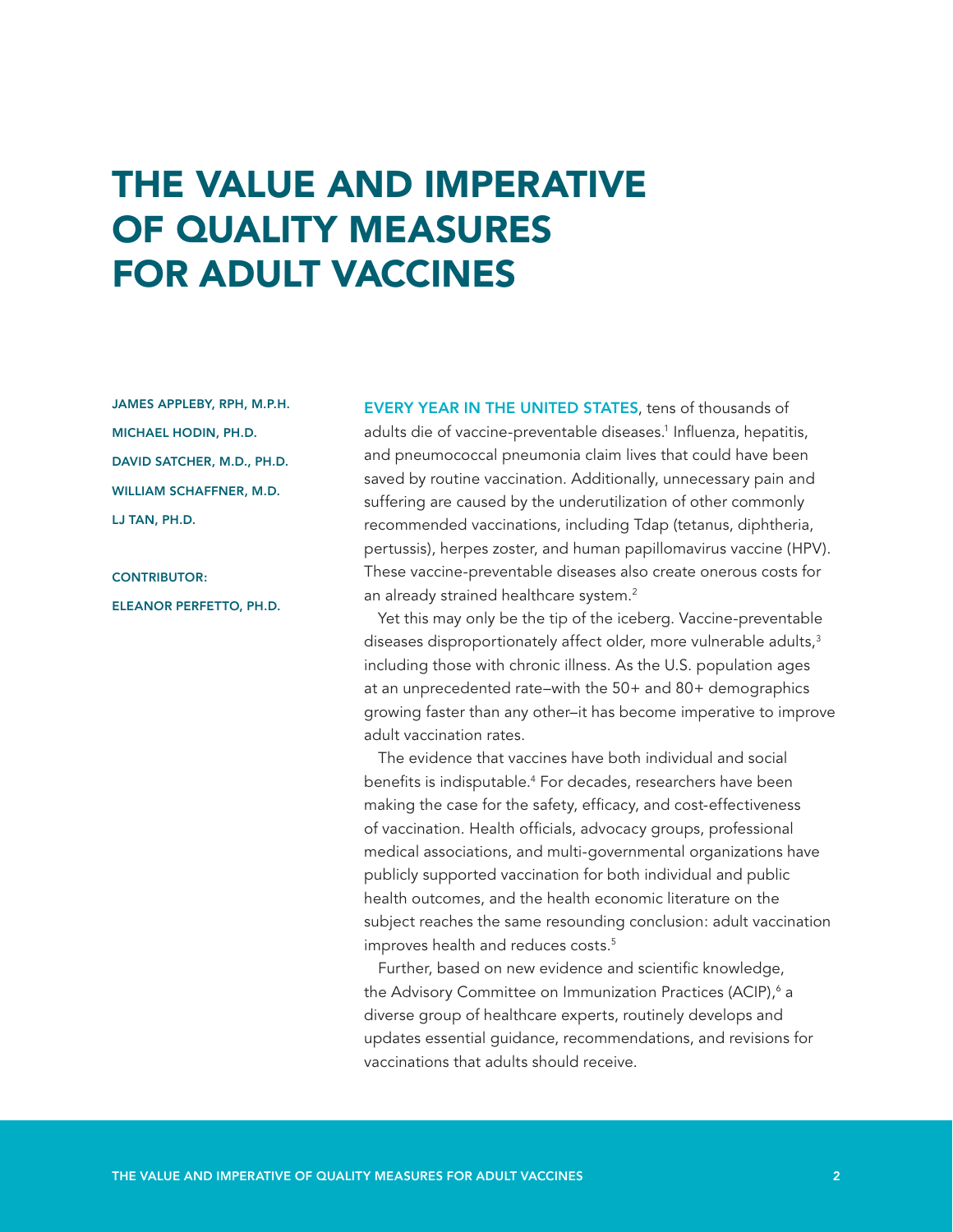#### "Measurement focuses the mind of the delivery system."

#### Peggy O'Kane

National Committee for Quality Assurance

Currently, adults can receive vaccinations in a number of locations, including doctors' offices, health clinics, pharmacies, and in community-based clinics, including those in grocery stores. The availability of vaccines in multiple locations should be celebrated; it suggests that preventive healthcare among adults is taking root.<sup>7</sup>

Yet, adult vaccination rates remain far below national public health targets.<sup>8</sup> There are a number of reasons why. The value of preventive care among adults is often underappreciated; the information technology that could coordinate care is lacking; and access to vaccination and reimbursement to providers is believed to be limited.<sup>9</sup>

A solution to the challenges currently facing adult vaccination is appropriate vaccine quality measures.

Currently, there are two national measure developments underway that could help improve access to adult vaccines and spur increased utilization of vaccines. If successful, these measures would not only improve patient outcomes, but they would close the quality gap and reduce costs to the U.S. healthcare system.

The first is the implementation of the Medicare Access & CHIP Reauthorization Act of 2015 (MACRA), which updates Medicare's payment process by using quality of practice as the largest precondition for payment.10 This change is designed to provide incentives to clinicians to focus on the quality of care they deliver. Measures for adult vaccinations fit within this framework.<sup>11</sup>

The second is the new Core Quality Measures Collaborative ("the Collaborative"), which is led by America's Health Insurance Plans (AHIP) and its member plans' Chief Medical Officers, leaders from the Centers for Medicare and Medicaid Services (CMS), and the National Quality Forum (NQF), as well as national physician organizations, employers, and consumers. The Collaborative is working to promote consensus on core performance measures.

The Collaborative and the Medicare Incentive Payment System (MIPS) should take a leading role in reducing the U.S. adult immunization deficit by developing a robust adult immunization quality measurement set. As Peggy O'Kane, the President of National Committee for Quality Assurance (NCQA) said in May 2016, "Measurement focuses the mind of the delivery system."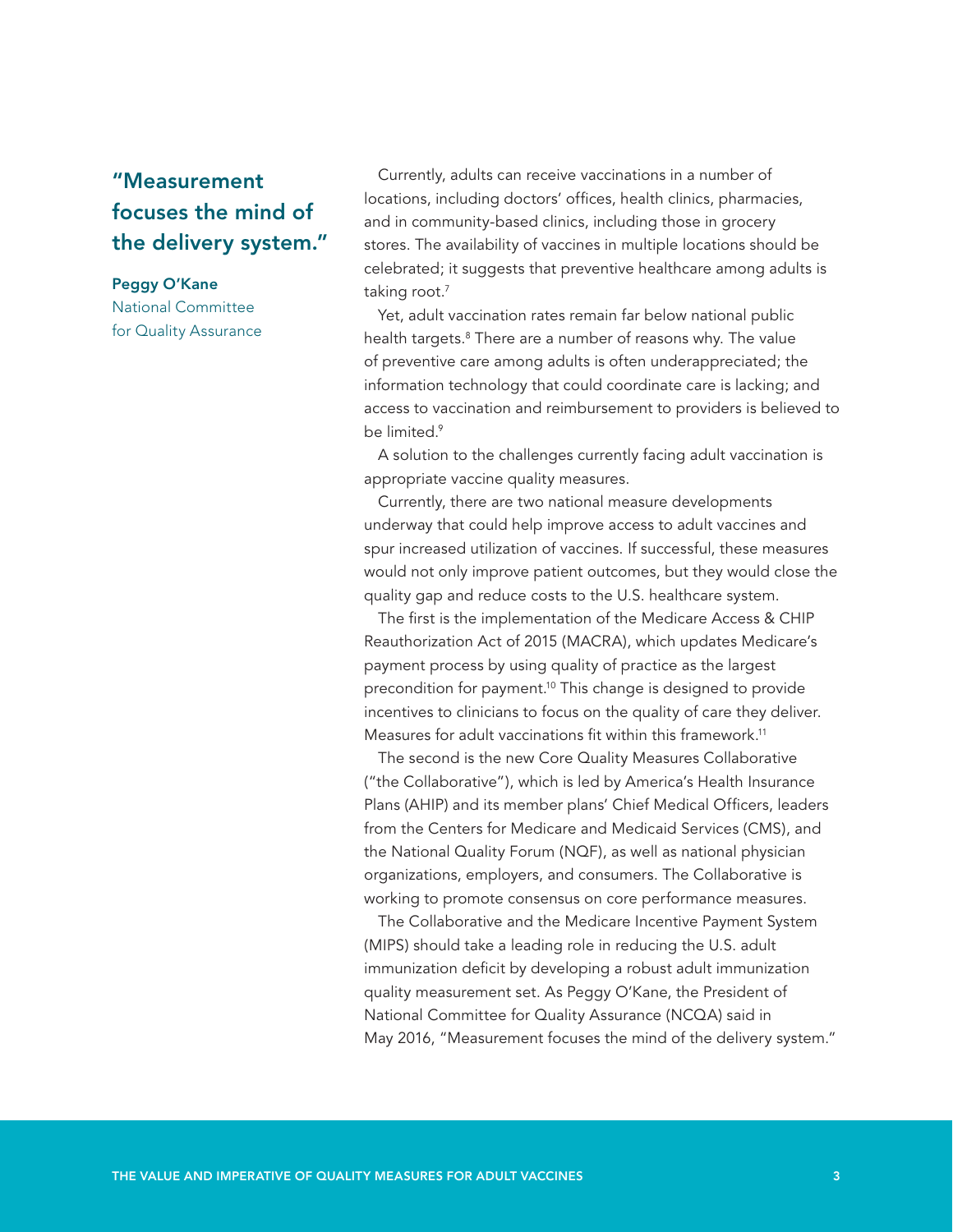If quality performance determines payment, then quality measurement must be reliable, transparent, evidence-based, and meaningful to both providers and patients.

### WHY NOW? ADULT VACCINATION MEASUREMENT FITS WITHIN CURRENT STRUCTURAL CHANGES IN HEALTHCARE

THE U.S. HEALTHCARE system is in the midst of an historic shift. It is evolving from a fee-for-service model to a value-based system where healthcare providers are reimbursed, in part, for the quality of care they provide–and the health outcomes they improve.

Such an evolution opens a number of questions that must be answered. The most pressing is how to assess quality across the healthcare system without overburdening providers. If quality performance determines payment, then quality measurement must be reliable, transparent, evidence-based, and meaningful to both providers and patients. Quality measures are emerging as a fundamental component of new payment models, particularly given the newly redesigned Medicare physician payment system established in MACRA. The MACRA payment system, according to CMS, is designed to "replace the patchwork system of Medicare reporting programs with a flexible system" that more directly links quality to payments.12

A second pressing question prompted by the shift in the U.S. healthcare system is how providers and systems can find a balance between quality and shared savings. Will healthcare systems over-emphasize lower costs at the expense of preventive interventions, such as adult vaccinations? The lessons from managed care suggest we need to ensure a focus on quality and quality measures to drive utilization of preventive approaches.

The Collaborative is identifying a set of core quality measures for use across the healthcare system. The collaboration is meant to standardize quality measures as well as address both the confusion and the redundancy that has resulted from the proliferation of measures across the healthcare system.

In February 2016, the Collaborative announced seven sets of core clinical quality measures to encourage multi-payer alignment on metrics for physician quality programs. These measures address quality standards in cardiology, gastroenterology, HIV, hepatitis C, medical oncology, obstetrics and gynecology, and orthopedics.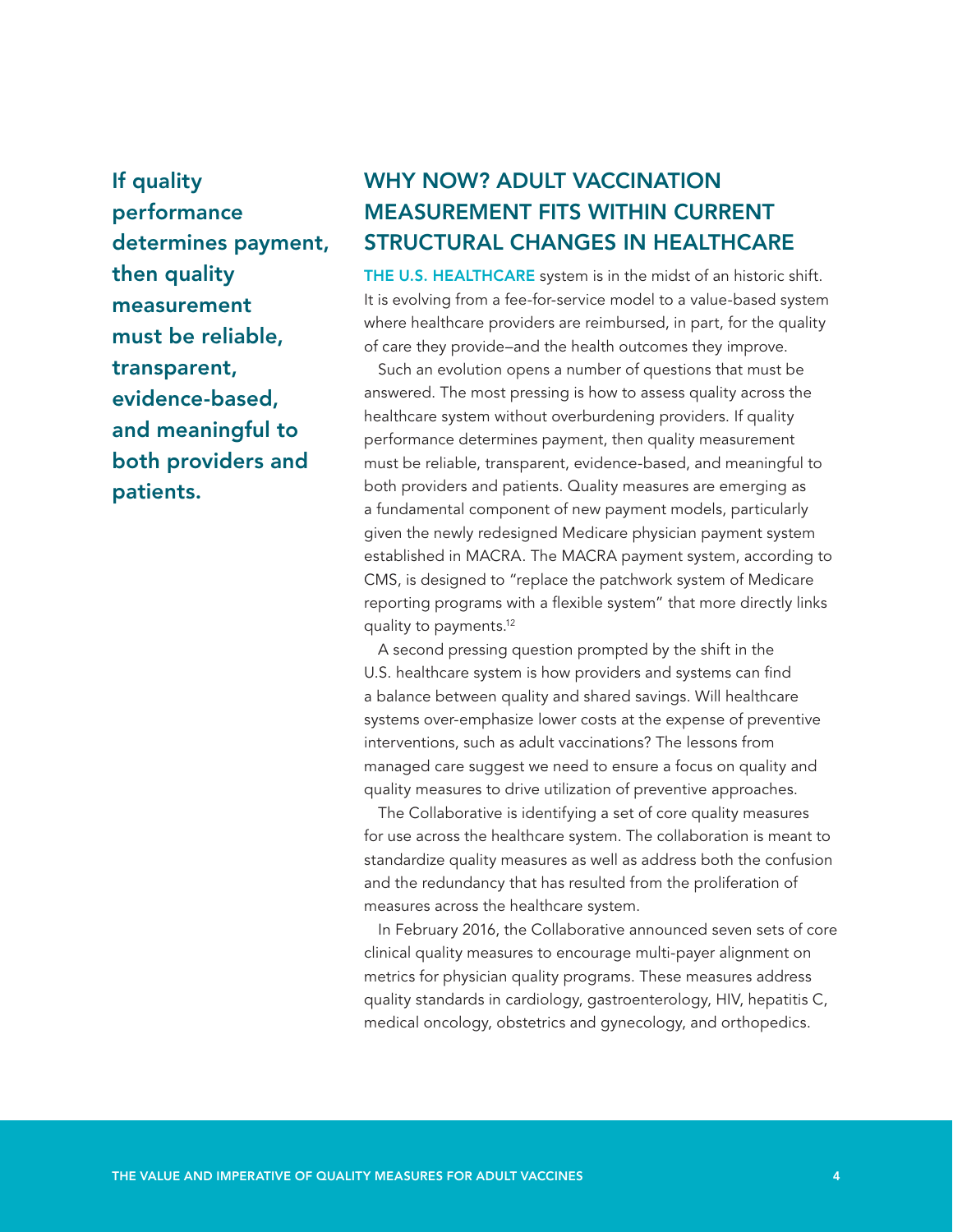As many as 49,000 people die annually from influenzaassociated causes.

Annually in the U.S., among adults 65 years of age and older, there are roughly …

#### 500,000

cases of pneumococcal pneumonia

#### 200,000

hospitalizations related to pneumococcal pneumonia

#### 19,200

deaths attributed to pneumococcal pneumonia

#### \$5.5 billion

in costs related to pneumococcal pneumonia

The quality standards apply in accountable care organizations (ACOs), patient-centered medical homes (PCMH), and primary care.13 In none of these seven core measures does adult immunizations appear. This is an oversight that must be corrected.

#### THE COST-SAVINGS OF ADULT IMMUNIZATION

OVER THE PAST century, childhood vaccination has become public health common sense. In children, we immunize to prevent disease, and through this immunization, a "herd immunity" arises and protects other children who are not vaccinated. Similar benefits can be seen through the immunization of pregnant women, as a vaccine protects not only the mother, but also the fetus and the infant.14 This immunization success holds important lessons for adult vaccination. We must immunize to prevent, rather than waiting until adults require acute care to treat disease. Adult vaccination is at the foundation of healthy aging.

As the U.S. population ages–with 78 million Baby Boomers becoming seniors–it is urgent to implement this strategy of prevention. Quite rightly, policymakers and public decision makers are anxious about the healthcare costs that an aging population will create. But such anxiety fails to account for an essential point: the aging of the U.S. population will only bring substantially higher medical costs if it is marked by poor health and disability.<sup>15</sup> A healthy aging population can become a driver of economic growth.16

Higher vaccination rates among adults have lowered the number of clinic visits, the rate of hospitalizations, and the incidence of long-term disability, and they have saved substantial costs.<sup>17,18</sup>

Every year, more than 40,000 U.S. adults are hospitalized or die due to diseases that are potentially vaccine-preventable.<sup>19</sup> Of these, influenza is the deadliest. As many as 49,000 people die each year from influenza-associated causes,<sup>20</sup> and influenza causes over 200,000 hospitalizations per year on average in the  $U.S.,<sup>21</sup>$  which costs \$10.4 billion annually.<sup>22</sup> Another 850,000-2.2 million U.S. adults are estimated to be currently living with hepatitis B; there were 31,600 reported cases of acute and chronic hepatitis B in 2014 alone,  $3,649$  of which were fatal.<sup>23</sup>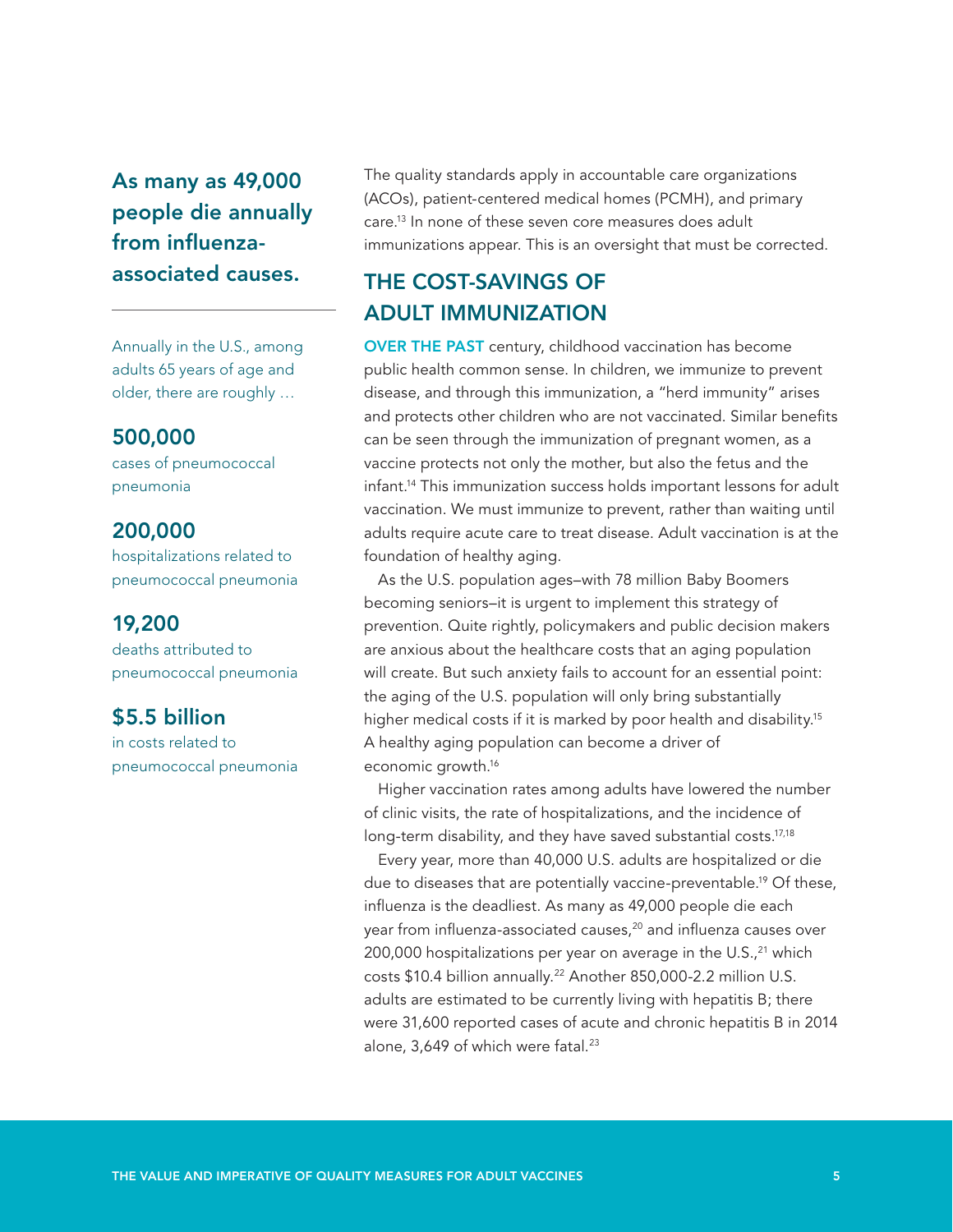A majority of patients are unsure of their vaccination status, and it can be difficult to track adult vaccine schedules, especially for older adults with complex health issues.

Pneumococcal pneumonia also presents major individual and public health threats. In the U.S., among adults 65 years of age and older, there are roughly 500,000 cases of pneumococcal pneumonia annually, which lead to 200,000 hospitalizations, 19,200 deaths, and \$5.5 billion in costs.<sup>24</sup>

The cost effectiveness of adult vaccines can be significant, especially among older adults. Influenza vaccination saves \$182 in medical costs per vaccination, per person aged 65 years and older.25,26 The pneumococcal vaccine saves \$8.87 in societal medical costs per person aged 65 years and up.<sup>27</sup> With 46.2 million U.S. adults over the age of 65, these two vaccines could create substantial savings.

 These figures, however, do not account for the "invisible" costs of disease, like the lost productivity of family caregivers. Among older adults, family caregivers are frequently needed to manage illness, and their work life often suffers.<sup>28</sup>

#### QUALITY MEASURES CAN FILL LONGSTANDING GAPS

THERE ARE SIGNIFICANT gaps between the national adult immunization goals of public health officials and the reality of current medical practice. For example, Healthy People 2020– a ten-year national plan for improving the health of all U.S. adults– established an influenza immunization coverage target of 70% for people 18 and older.<sup>29</sup> In the 2010-2011 flu season, only about 38% of individuals in this age group received the vaccine, according to the National Health Interview Survey.<sup>30</sup> Further, the U.S. is far behind the goals set by Healthy People 2020 for pneumococcal immunization–by some estimates, 30 percentage points behind.<sup>31</sup>

Adult vaccination rates are even lower among low-income and underserved populations.<sup>32</sup> Here, childhood immunization offers another lesson. The Vaccines for Children Program (VFC), a federally funded effort that immunizes uninsured children at no cost, has nearly eliminated ethnic and racial disparities in immunization coverage.<sup>33</sup> The same level of success has not been achieved with adults. As one example, the pneumococcal vaccination rate for individuals over 65 is 67% for whites, 52% for blacks, and 48% for Asians.<sup>34</sup>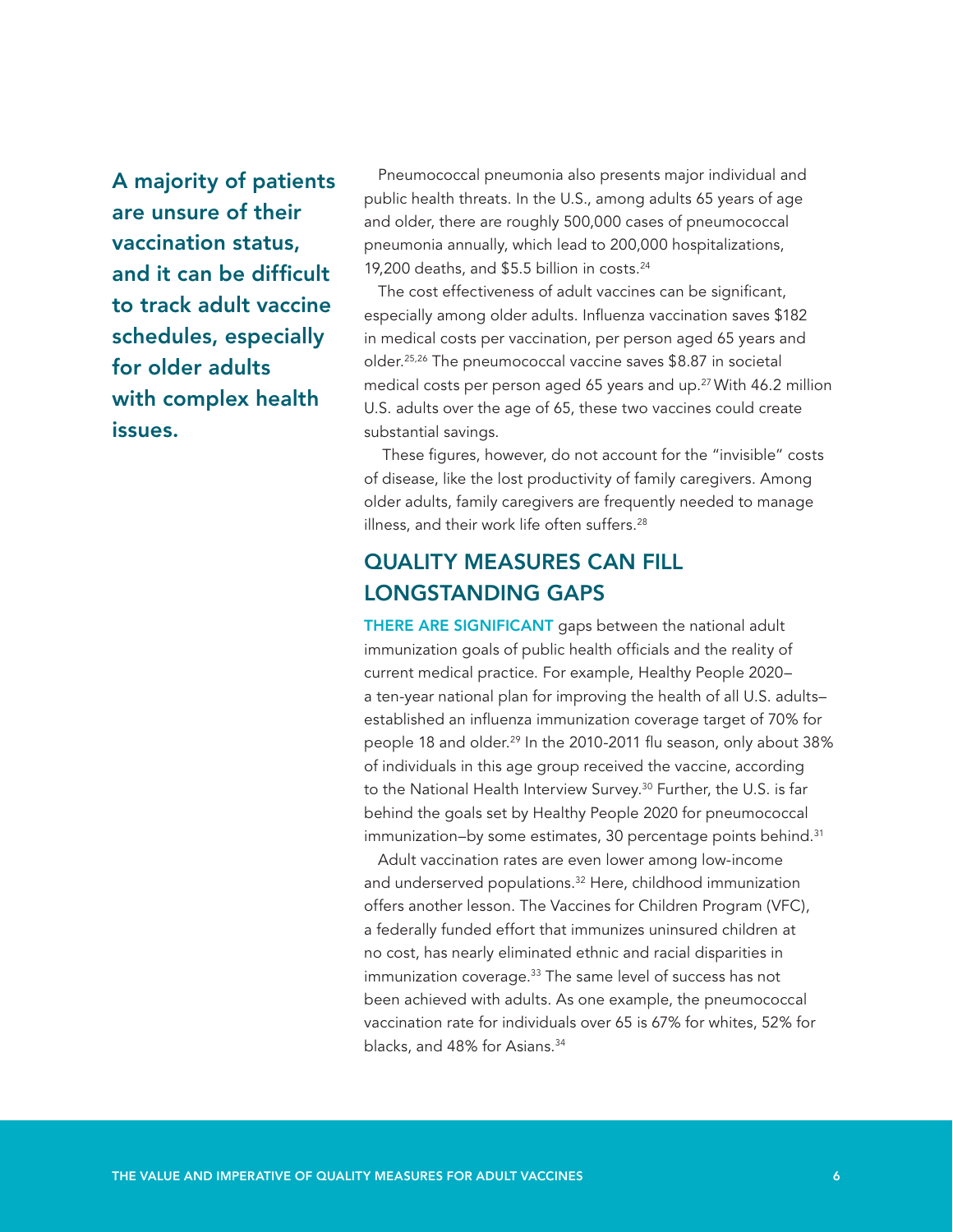We need quality measures that capture and create incentives for appropriate adult vaccinations.

There are many reasons for these immunization shortfalls. A majority of patients are unsure of their vaccination status, and it can be difficult to track adult vaccine schedules, especially for older adults with complex health issues. Patients also seek care from a variety of providers in a range of different healthcare settings; as a result, they often encounter a fragmented healthcare system that does not take a comprehensive, proactive approach to adult immunization.35

At the core of increasing the rate of adult vaccinations is improving the practices of healthcare providers (HCPs). According to a number of studies, there are multiple layers of challenges for HCPs. For example, physicians are often unaware of established adult vaccination recommendations.<sup>36</sup> Also, they often do not have the ability to review their patients' vaccination status. According to one survey, just 29% of general internists and 32% of family physicians reported assessing their patients' vaccination status at every visit.<sup>37</sup>

In addition, health information technology is not–but should be–linked directly to adult immunization records. While every state has an across-the-lifespan immunization information system (IIS), adult immunizations are not well populated within IIS systems. Additionally, there is limited interoperability between each state's IIS, and many IIS systems do not communicate bidirectionally with electronic health records. Furthermore, there is limited coordination between independent health information systems, making it complicated for doctors, pharmacists, patients, and caregivers to share immunization information.38 While electronic health records are only beginning to scratch the surface in terms of interoperability, as they grow, become more interoperable, and enable bidirectional communication with state IIS systems, vaccination records should be able to be readily updated and viewed by HCPs, pharmacists, payers, patients, and caregivers.

Much progress is needed, particularly when considering the potential future vaccines hold for improving health. One path is clear: quality measures that capture and create incentives for appropriate adult vaccinations.

There is evidence that a composite measure of the adult patient cohort's vaccination schedule–such as those demonstrated by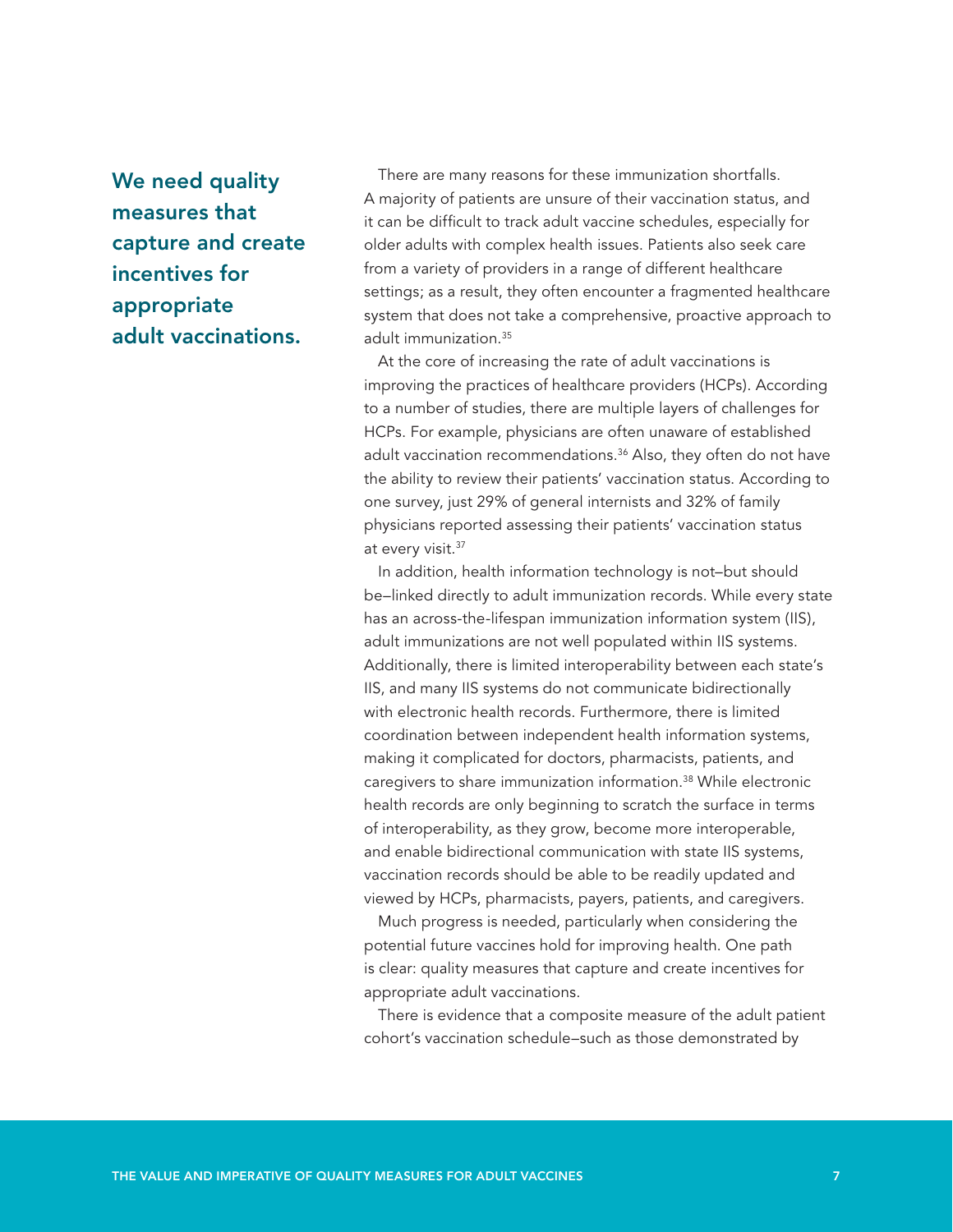One recent study identified over 509 state and regional quality measures in use, yet only 20% of these measures were included in more than one program, and no single quality measure was included in every program.

the Northwest Tribal Epidemiology Center<sup>39</sup> and by the National Nursing Home Quality Care Collaborative<sup>40,41</sup>-can improve outcomes.42 Such a measure would put vaccination coverage rates into a larger context and encourage a more systematic approach for all vaccines.

To succeed with adult vaccines, it is important to have an authoritative standard for national use. With many quality measures, it can be difficult to distinguish the signal from the noise. For example, one recent study identified over 509 state and regional quality measures in use, yet only 20% of these measures were included in more than one program, and no single quality measure was included in every program.<sup>43</sup> Such a patchwork system may lead to more confusion and lower adherence with adult vaccination.

As a result, MIPS and the Collaborative can play an important role in clearing up this confusion, improving adult vaccination rates, and contributing to the reduction of vaccine-preventable diseases.

#### A VISION FOR QUALITY MEASURES FOR ADULT VACCINES

WE NEED TO begin moving toward nationally recognized, evidence-based adult immunization measures that both vaccine providers and payers can use as a benchmark for performance. The National Quality Forum (NQF) set the foundation for this work in 2014, when it identified several areas where performance measurement could "optimize vaccination rates and outcomes across adult populations."44 NQF's work provides a starting point for further quality measures to be developed.

In addition, the Pharmacy Quality Alliance (PQA) is currently developing immunization quality metrics to identify and address gaps in adult immunization and improve reporting to immunization registries.45 Immunization Information System Reporting (IISR) seeks to measure how frequently immunization providers are documenting immunization in the IIS, because reporting to IIS ensures that providers can assess patient immunization status through state and municipal immunization registries.

To improve adult immunization rates, it is essential to assess a patient's need for ACIP-recommended vaccines. Without this assessment, vaccines will not be given.<sup>46</sup> Thus, an immediately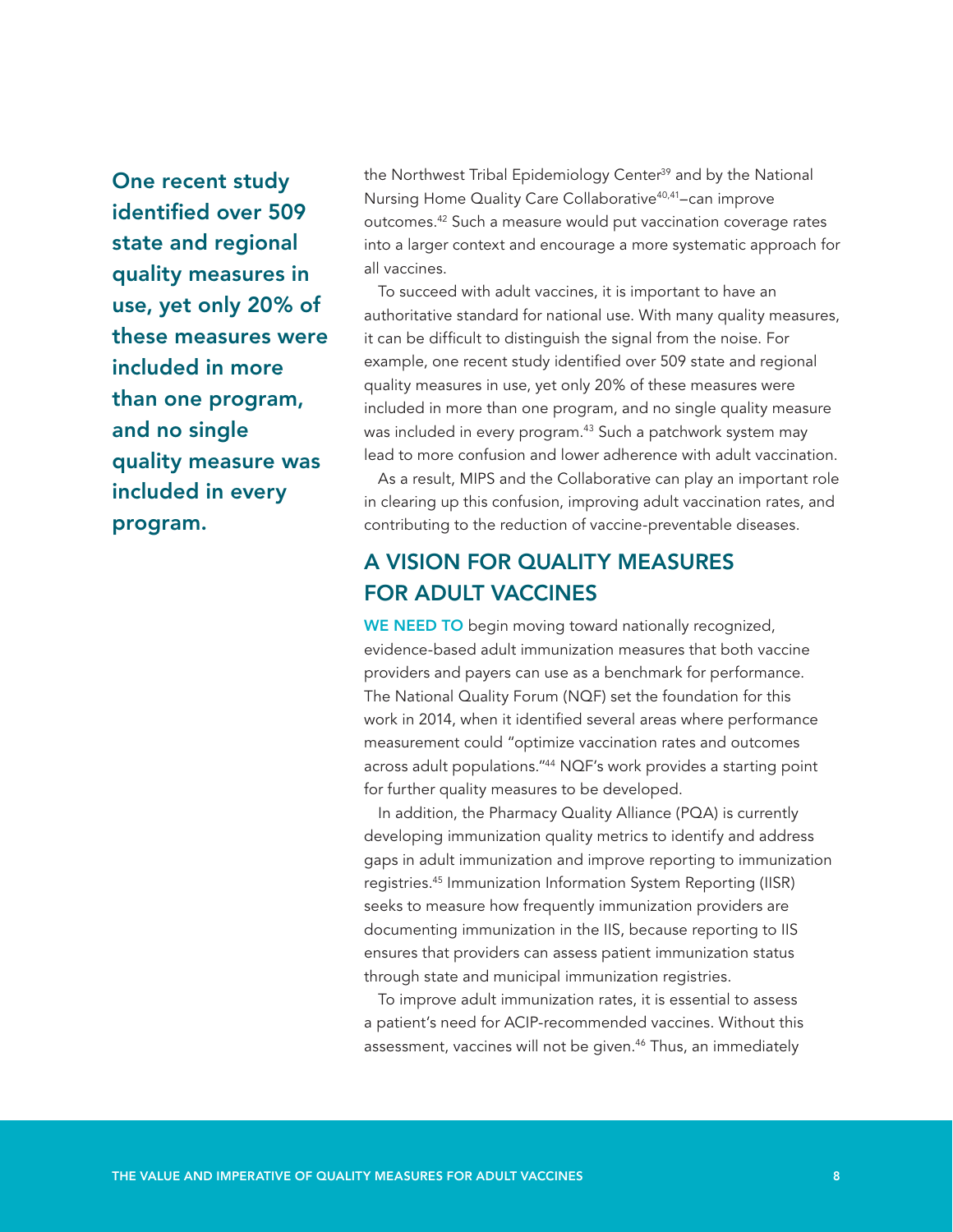A composite measure for adult immunization, which the NQF has declared a priority, would encourage immunization and comprehensive oversight of adult patients' vaccination schedules.

actionable vaccine quality measure could record a clinician's assessment of a patient's need for adult vaccinations. The measure could be as simple as answering the questions, "Did the physician assess the patient for recommended adult vaccines?" or "Is the adult patient up-to-date with all ACIP-recommended vaccinations?"

Following such an assessment by a patient's main provider, individuals would receive recommendations on which vaccines they need, and they would have the opportunity to receive the vaccination, either with that provider or elsewhere. Then, an appropriate measurement tool would need to ensure that the provider receives credit for the patient receiving that vaccine.

Such measures could be the cornerstone of a renewed adult immunization commitment. They would begin a patient-centered effort that ensures an HCP is credited for assessing the patient's immunization status and needs, educating the patient and making recommendations, and administering the vaccines or referring the patient to an alternative provider, and documenting the process.<sup>47</sup> This is consistent with the recently revised National Vaccine Advisory Committee's Standards for Adult Immunization Practice.

A second option to be considered is a composite measure. A composite measure for adult immunization, which the NQF has declared a priority,<sup>48</sup> would encourage immunization and comprehensive oversight of adult patients' vaccination schedules. It is important to note, as part of this recommendation, that a composite measure should be built alongside existing measures, and that existing measures be retained and utilized.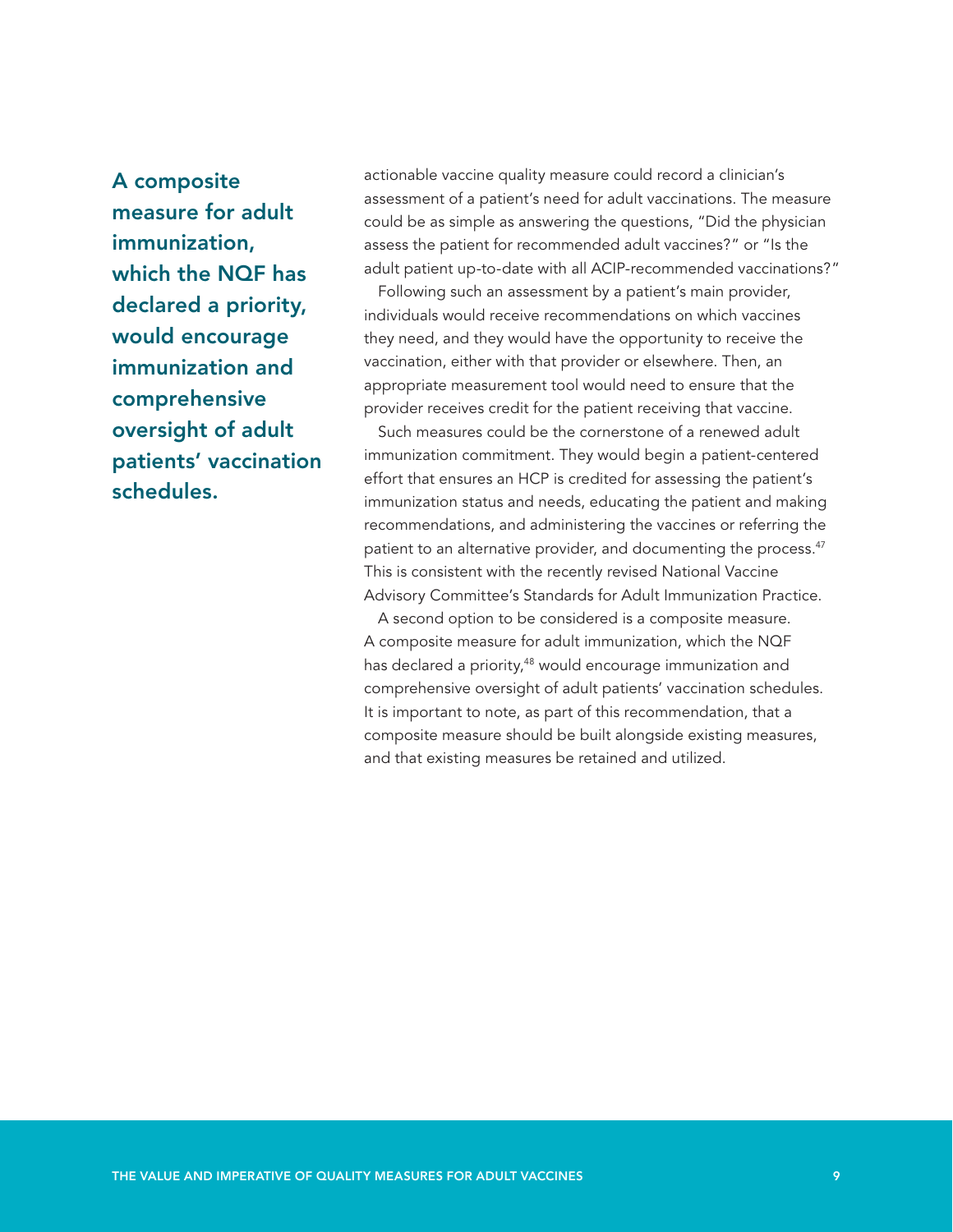A nationally recognized quality measure for adult immunizations should be supported by MIPS, the Collaborative, and other private programs that utilize quality measurement tools.

#### NEXT STEPS: FROM IDEA TO ACTION

ADULT VACCINATION CAN prevent illness and death, reduce caregiving demands, save unnecessary healthcare spending, and set the foundation for healthy aging. But this potential can only be realized if we track adherence to the measure. For this reason, a nationally recognized quality measure for adult immunizations should be supported by MIPS, the Collaborative, and other private programs that utilize quality measurement tools.

To ensure the success of quality measurement for adult immunizations, the following should be considered:

- Elevate the influenza and pneumococcal quality measures for a cross-cutting status for all existing quality programs 1
- 2 Train non-physician clinical staff to assess and record vaccination history, and administer vaccines
- **3** Adopt standing-order protocols for adult vaccination for use in situations where certain HCPs do not otherwise have independent practice authority to initiate adult vaccinations
- 4 Engage minority community leadership, following the example of the public health community's efforts to increase childhood vaccination rates
- 5 Work with academic institutions that train immunization providers and continuing education programs to embed a "prevention mindset" for those who treat adult populations

#### Consider HCP concerns about payment 6

This paper is intended to stimulate dialogue about adult immunization so that this preventive measure can take its rightful place in U.S. population health strategies. The goal has been to set the foundation for such a dialogue, because what gets measured, often gets done.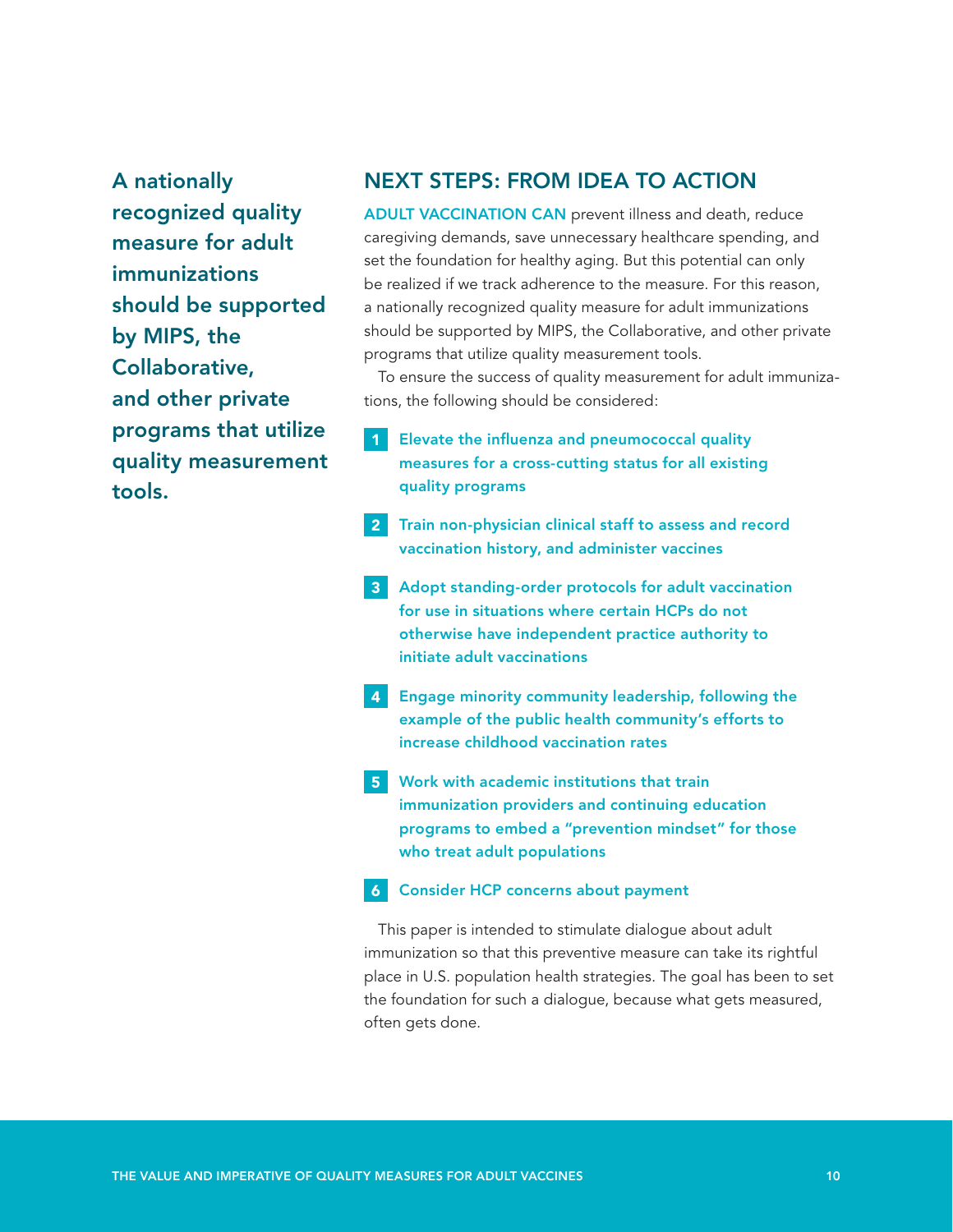#### **REFERENCES**

- 1. WW Thompson, DK Shay, E Weintrab, L Brammer, CB Bridges, NJ Cox, K Fukuda, "Influenza-Associated Hospitalizations in the United States," Journal of the American Medical Association 292.11 (2004) 1333-1340, doi: 10.1001/jama.292.11.1333
- 2. JM McLaughlin et al, "Estimated Human and Economic Burden of Four Major Adult Vaccine-Preventable Diseases in the United States, 2013," The Journal of Primary Prevention 36.4 (2015) 259-73, doi: 10.1007/s10935-015-0394-3.
- 3. Centers for Disease Control and Prevention, ["Vaccine-](http://www.cdc.gov/vaccines/adults/vpd.html)[Preventable Adult Disease,"](http://www.cdc.gov/vaccines/adults/vpd.html) September 18, 2015.
- 4. FE Andre et al, "Vaccination Greatly Reduces Disease, Disability, Death, and Inequity Worldwide," Bulletin of the World Health Organization 86.2 (2008) 81-160.
- 5. FE Andre et al, "Vaccination Greatly Reduces Disease, Disability, Death, and Inequity Worldwide."
- 6. Centers for Disease Control and Prevention, "Advisory [Committee on Immunization](http://www.cdc.gov/vaccines/acip/)  [Practices \(ACIP\),"](http://www.cdc.gov/vaccines/acip/) April 15, 2016.
- 7. In addition, however, the availability of vaccines in multiple locations complicates the surveillance of coverage and it makes it problematic for immunization registries to stay up-to-date. See: Centers for Disease Control and Prevention, "Progress in Immunization Information Systems – United States, 2010," Morbidity and Mortality Weekly Report 61.25 (2012) 464-467; and Elizabeth Wolf et al, "The Challenges in Measuring Local Immunization Coverage: A Statewide Case Study," Pediatrics 137.5 (2016) doi: 10.1542/peds.2015-3755.
- 8. National Vaccine Program Office, ["Featured Priority:](http://www.hhs.gov/nvpo/featured-priorities/adult-immunization/index.html)  [Adult Immunization,"](http://www.hhs.gov/nvpo/featured-priorities/adult-immunization/index.html) Feb 24, 2016.
- 9. Tan Litjen, "Adult Vaccination: Now is the Time to Realize an Unfulfilled Potential," Human Vaccines & Immunotherapeutics, 11.9 (2015), 2158-66, doi: 0.4161/21645515.2014.982998.
- 10. Center for Medicare & Medicaid Services, "Quality [Payment Program Executive](https://www.cms.gov/Medicare/Quality-Initiatives-Patient-Assessment-Instruments/Value-Based-Programs/MACRA-MIPS-and-APMs/NPRM-QPP-Fact-Sheet.pdf)  [Summary,"](https://www.cms.gov/Medicare/Quality-Initiatives-Patient-Assessment-Instruments/Value-Based-Programs/MACRA-MIPS-and-APMs/NPRM-QPP-Fact-Sheet.pdf) 1-14.
- 11. Center for Medicare & Medicaid Services, "Quality Payment Program Executive Summary."
- 12. Centers for Medicare & Medicaid Services, ["Quality](https://www.cms.gov/Medicare/Quality-Initiatives-Patient-Assessment-Instruments/Value-Based-Programs/MACRA-MIPS-and-APMs/MACRA-MIPS-and-APMs.html)  [Payment Program: Delivery](https://www.cms.gov/Medicare/Quality-Initiatives-Patient-Assessment-Instruments/Value-Based-Programs/MACRA-MIPS-and-APMs/MACRA-MIPS-and-APMs.html)  [System Reform, Medicare](https://www.cms.gov/Medicare/Quality-Initiatives-Patient-Assessment-Instruments/Value-Based-Programs/MACRA-MIPS-and-APMs/MACRA-MIPS-and-APMs.html)  [Payment Reform, & MACRA."](https://www.cms.gov/Medicare/Quality-Initiatives-Patient-Assessment-Instruments/Value-Based-Programs/MACRA-MIPS-and-APMs/MACRA-MIPS-and-APMs.html)
- 13. Centers for Medicare & Medicaid Services, ["Core](https://www.cms.gov/Medicare/Quality-Initiatives-Patient-Assessment-Instruments/QualityMeasures/Core-Measures.html)  [Measures,"](https://www.cms.gov/Medicare/Quality-Initiatives-Patient-Assessment-Instruments/QualityMeasures/Core-Measures.html) February 16, 2016.
- 14. The American College of Obstetricians and Gynecologists, ["Pregnancy,"](http://immunizationforwomen.org/providers/pregnancy/pregnancy.php) Immunization for Women, October 8, 2015.
- 15. The World Health Organization, ["Active Ageing:](http://www.who.int/ageing/publications/active_ageing/en/ )  [A Policy Framework,"](http://www.who.int/ageing/publications/active_ageing/en/ ) 2001, 1-60.
- 16. Javier Garau, Michael W. Hodin, Alexandre Kalache, "Life-Course Immunization: A Driver of Healthy Aging," Global Coalition on Aging (2013) 1-19.
- 17. Ron Dagan et al, "Marking Nov. 12 2010 − World Pneumonia Day: Where Are We, Where Are Vaccines?" Human Vaccines (2010) 922-925, doi: 10.4161/ hv.6.11.13599.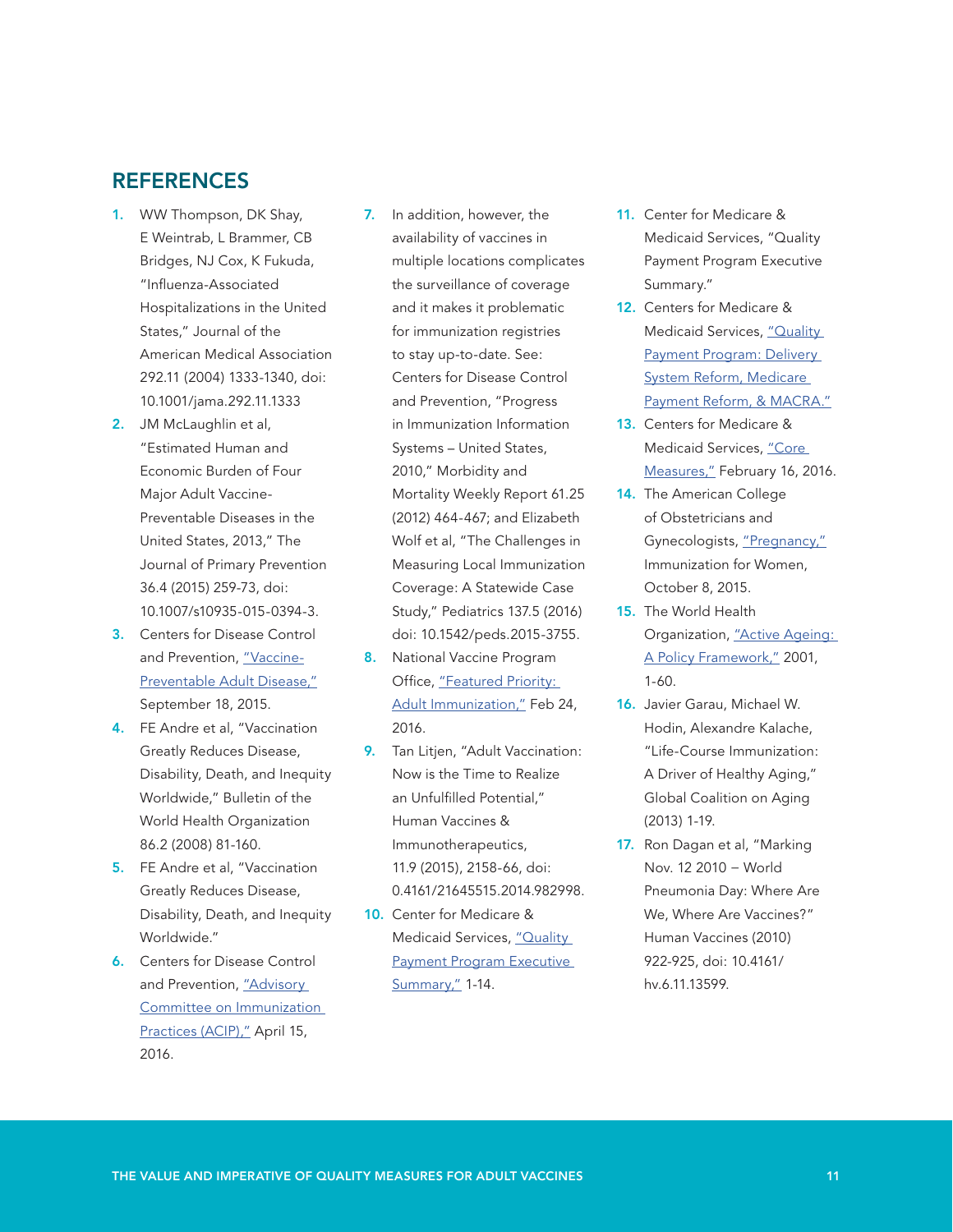- **18.** Centers for Disease Control and Prevention," Estimated Influenza Illnesses and Hospitalizations Averted by Vaccination – United States, 2013-14 Influenza Season," Morbidity and Mortality Weekly Report 63.49 (2014) 1151-1154.
- 19. Partnership for Prevention, ["Strengthening Adult](https://www.prevent.org/downloadStart.aspx?id=39)  [Immunizations: A Call to](https://www.prevent.org/downloadStart.aspx?id=39)  [Action"](https://www.prevent.org/downloadStart.aspx?id=39) (2005) 1-23.
- 20. Centers for Disease Control and Prevention, "Estimates of Deaths Associated with Seasonal Influenza – United States, 1976-2007," Morbidity and Mortality Weekly Report 59.33 (2010) 1057-1062.
- 21. William W. Thompson et al, "Influenza-Associated Hospitalizations in the United States," Journal of the American Medical Association 292.11 (2004) 1333-1340. Doi: 10.1001/jama.292.11.1333
- 22. NA Molinari et al, "The Annual Impact of Seasonal Influenza in the US: Measuring Disease Burden and Costs," Vaccine 25.27 (2007) 5086-96.
- 23. Centers for Disease Control and Prevention, "Viral Hepatitis Surveillance: United States, 2014," May 18, 2016, 1-65.
- 24. Derek Weycker et al, "Clinical and Economic Burden of Pneumococcal Disease in Older US Adults," Vaccine, 28.31 (2010) 4955-60, doi: 10.1016/j.vaccine.2010.05.030.
- 25. Shawn A.N. Gilchrist, Angeline Nanni, Orin Levine, "Benefits and Effectiveness of Administering Pneumococcal Polysaccharide Vaccine with Seasonal Influenza Vaccine: An Approach for Policymakers," American Journal of Public Health, 102.4 (2012) 596-605, doi: 10.2105/ AJPH.2011.300512.
- 26. KL Nichol, "Cost-Benefit Analysis of a Strategy to Vaccinate Healthy Working Adults Against Influenza," Archives of Internal Medicine, 161.5 (2001) 749-59, doi: 10.1001/archinte.161.5.749.
- 27. Gilchrist, Nanni, Levine, "Benefits and Effectiveness of Administering Pneumococcal Polysaccharide Vaccine with Seasonal Influenza Vaccine: An Approach for Policymakers."
- 28. Donna L. Wagner, Andrea Lindemer, Kelly Niles Yokum, Mary DeFreest, "Best Practices in Workplace Eldercare," The National Alliance for Caregiving for ReACT (2012) 1-39.
- 29. Office of Disease Prevention and Health Promotion, ["Immunization and Infectious](https://www.healthypeople.gov/2020/topics-objectives/topic/immunization-and-infectious-diseases/objectives)  [Diseases: Objectives."](https://www.healthypeople.gov/2020/topics-objectives/topic/immunization-and-infectious-diseases/objectives)
- 30. Office of Disease Prevention and Health Promotion, "Immunization and Infectious Diseases: Objectives."
- 31. Ibid.
- 32. Tan Litjen, "Adult Vaccination: Now is the Time to Realize an Unfulfilled Potential," Human Vaccines & Immunotherapeutics, 11.9 (2015), 2158-66, doi: 0.4161/21645515.2014.982998.
- 33. Allison T. Walker, Philip J. Smith, Maureen Kolasa, "Reduction of Racial/Ethnic Disparities in Vaccination Coverage, 1995-2011," Centers for Disease Control and Prevention Morbidity and Mortality Weekly Report, 63.01 (2014) 7-12.
- 34. Tan Litjen, "Adult Vaccination: Now is the Time to Realize an Unfulfilled Potential."
- 35. DR Johnson, KL Nichol, K Lipczynski, "Barriers to Adult Immunization," The American Journal of Medicine, 121.7 (Suppl 2) (2008) S28-S35, doi: 10.1016/j.amjmed.2008.05.005
- 36. Johnson, Nichol, Lipczynski, "Barriers to Adult Immunization."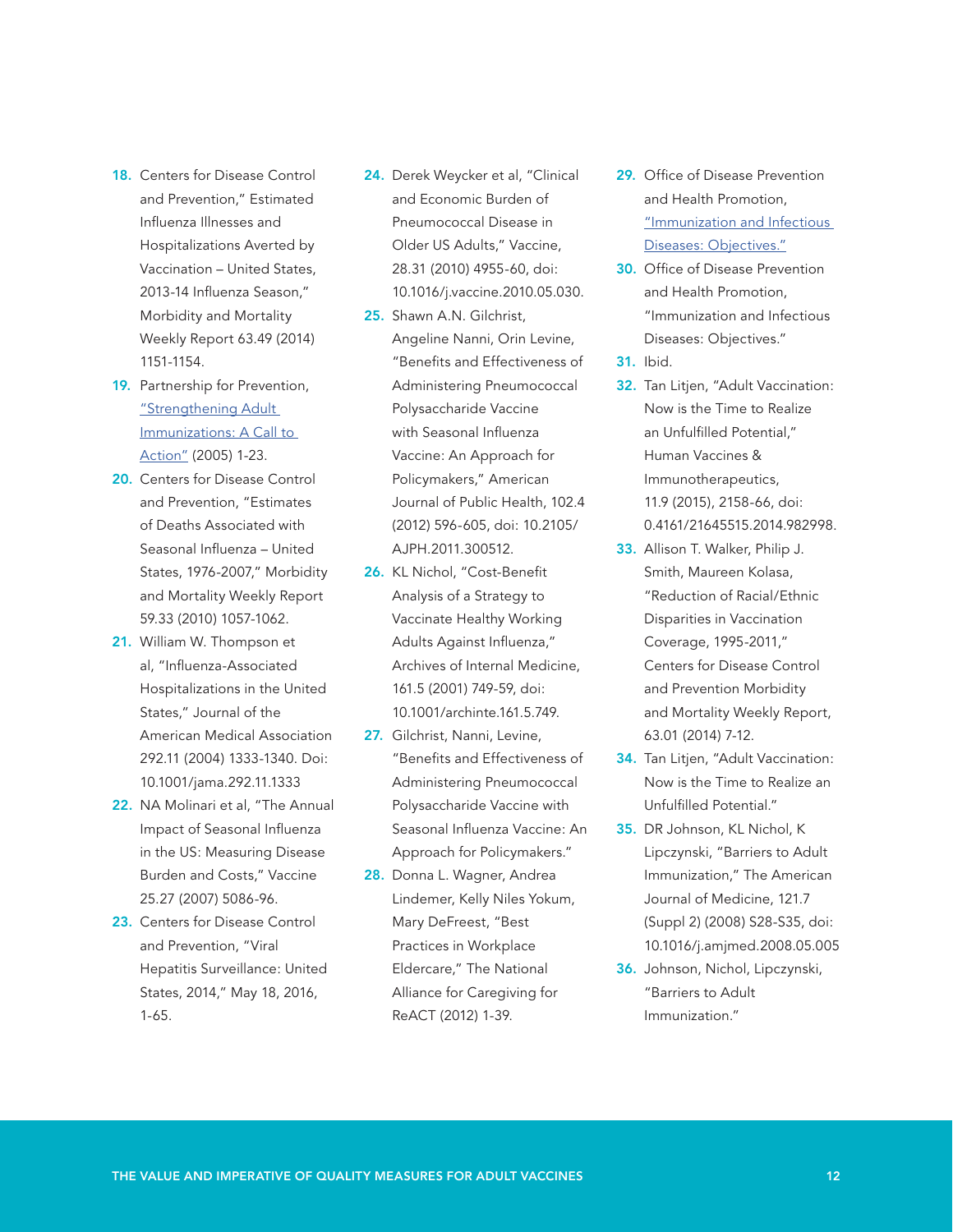- 37. Fran Lowry, "Barriers to [Adult Vaccination Identified,"](http://www.medscape.com/viewarticle/820146) Medscape, Feb. 3, 2014.
- 38. Megan E. Keller et al, "Enhancing Practice Efficiency [and Patient Care by Sharing](http://www.ncbi.nlm.nih.gov/pmc/articles/PMC4632871/)  [Electronic Health Records,"](http://www.ncbi.nlm.nih.gov/pmc/articles/PMC4632871/) Perspectives in Health Information Management 12 (2015).
- 39. Thomas Weiser, "Progress in Developing Adult [Immunization Composite](http://www.hhs.gov/sites/default/files/tab_10.05_weiser_adult_iz_composite-measures.pdf)  [Measures,"](http://www.hhs.gov/sites/default/files/tab_10.05_weiser_adult_iz_composite-measures.pdf) Portland Area Indian Health Service, Northwest Tribal Epidemiology Center.
- 40. Quality Improvement Organizations, ["Composite](http://qio.ipro.org/composite-measure-frequently-asked-questions)  [Measure – Frequently Asked](http://qio.ipro.org/composite-measure-frequently-asked-questions)  [Questions,"](http://qio.ipro.org/composite-measure-frequently-asked-questions) March 15, 2016.
- 41. Health Services Advisory Group, "National Nursing Home Quality Care Collaborative," Oct 2014, 1-2.
- 42. The Northwest Tribal Epidemiology Center conducted a study to determine the feasibility of implementing composite measures to include all recommended adult immunizations (Tdap, zoster, pneumococcal, and influenza). Results showed that composite measure immunization rates were higher for patients who

visited primary care doctors as opposed to all other immunization facilities.

- 43. Patrick Conway, Core Quality Measures Collaborative Workgroup, "The Core Quality [Measures Collaborative: A](http://healthaffairs.org/blog/2015/06/23/the-core-quality-measures-collaborative-a-rationale-and-framework-for-public-private-quality-measure-alignment/ http://healthaffairs.org/blog/2015/06/23/the-core-quality-measures-collaborative-a-rationale-and-framework-for-public-private-quality-measure-alignment/)  [Rationale and Framework for](http://healthaffairs.org/blog/2015/06/23/the-core-quality-measures-collaborative-a-rationale-and-framework-for-public-private-quality-measure-alignment/ http://healthaffairs.org/blog/2015/06/23/the-core-quality-measures-collaborative-a-rationale-and-framework-for-public-private-quality-measure-alignment/)  **Public-Private Quality Measure** [Alignment,"](http://healthaffairs.org/blog/2015/06/23/the-core-quality-measures-collaborative-a-rationale-and-framework-for-public-private-quality-measure-alignment/ http://healthaffairs.org/blog/2015/06/23/the-core-quality-measures-collaborative-a-rationale-and-framework-for-public-private-quality-measure-alignment/) Health Affairs, June 23, 2015.
- 44. National Quality Forum, "Priority Setting for Healthcare Performance Measurement: Addressing Performance Measure Gaps for Adult Immunizations," August 15, 2014, 1-37.
- 45. Pharmacy Quality Alliance, ["PQA Measure Development,"](http://pqaalliance.org/measures/default.asp) 2015.
- 46. Recognizing this in the context of community pharmacies, the PQA Assessment of Immunization Status Medication Therapy Management (AMTM) measure targets community pharmacists to perform assessment of patients' immunization status, with documentation, referral or administration of appropriate vaccine according to ACIP guidelines, as part of a comprehensive medication review (CMR).
- 47. National Vaccine Advisory Committee, "Recommendations from the National Vaccine Advisory Committee: Standards for Adult Immunization Practice," Public Health Reports 129 (2014) 115-23.
- 48. National Quality Forum, "Priority Setting for Healthcare Performance Measurement: Addressing Performance Measure Gaps for Adult Immunizations."